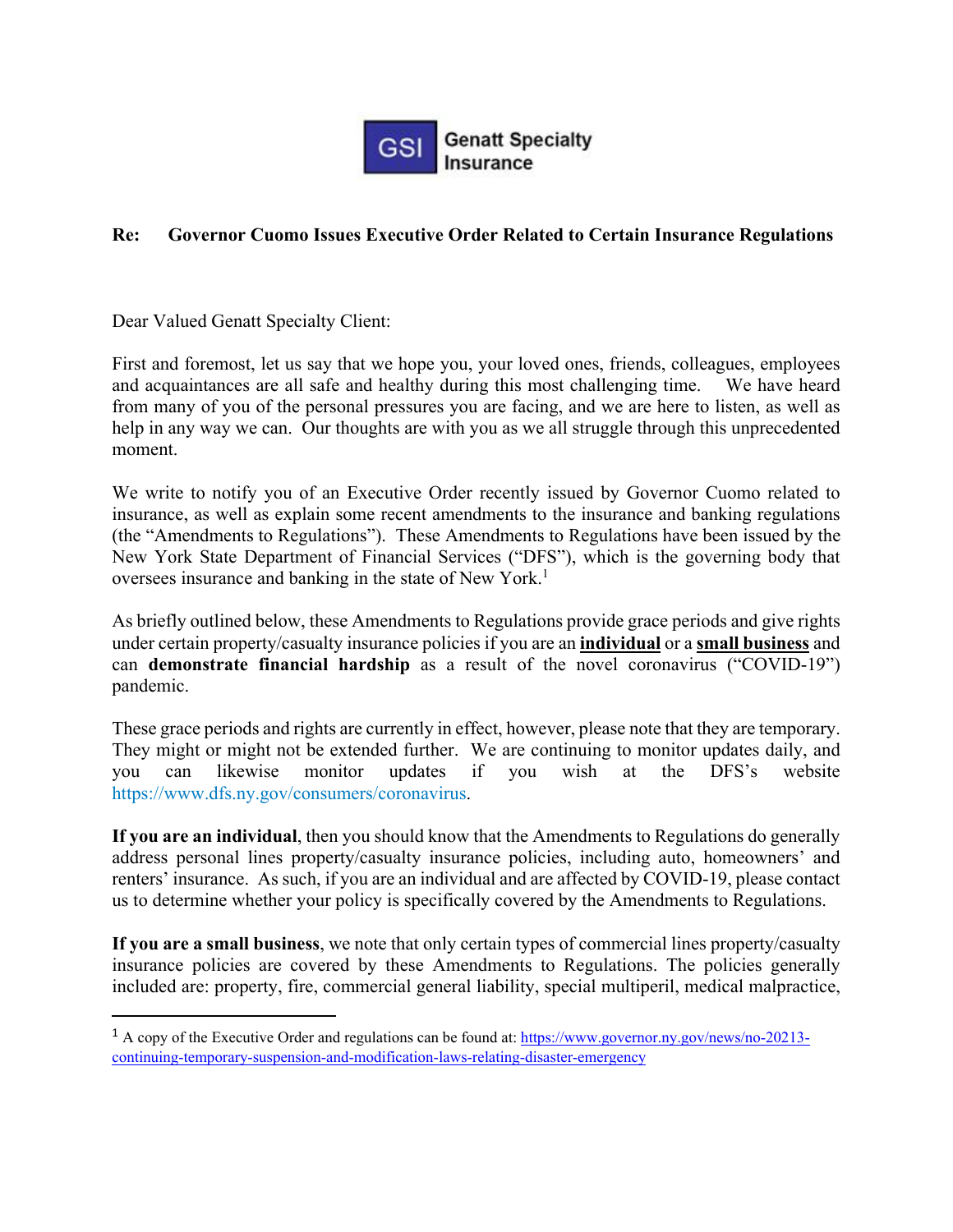workers' compensation, commercial auto (including livery and other for-hire vehicles), and commercial umbrella insurance.

Furthermore, **a business qualifies as a "small business" if**: (i) it is resident in New York State, (ii) is independently owned and operated, AND (iii) employs 100 or fewer individuals. As such, if you are a small business and are affected by COVID-19, please contact us to determine whether your policy is covered by the Amendments to Regulations.

As you will see below, the Amendments to Regulations **require demonstration of financial**  hardship. If you, as policyholder affected by COVID-19, are unable to make a timely premium payment due to financial hardship, you may submit to your insurer or premium finance agency, as applicable, **a statement that you swear or affirm in writing under penalty of perjury that you are experiencing financial hardship as a result of the COVID-19 pandemic,** which the insurer or premium finance agency, as applicable, shall accept as satisfactory proof. Such statement is not required to be notarized.

### **Summary of Amendments to Regulations**

#### **Moratorium on Cancellation, Non-Renewal, and Conditional Renewal**

If you have a policy that falls under the Amendments to Regulations, then there is a moratorium on your insurer cancelling, non-renewing, or conditionally renewing your property/casualty insurance policy for a period of 60 days. Also, if you do not make a timely premium payment and can demonstrate financial hardship as a result of the COVID-19 pandemic, your insurer may not impose any late fees relating to the premium payment or report you to a credit reporting agency or a debt collection agency regarding such premium payment.

#### **Catching up on Overdue Insurance Payments**

The Amendments to Regulations also require your insurer to permit you, as a policyholder affected by COVID-19, to pay the overdue premium over a 12-month period if you did not make a timely premium payment due to financial hardship as a result of the COVID-19 pandemic and can still demonstrate financial hardship as a result of the COVID-19 pandemic. This also applies if the insurer sent you a nonpayment cancellation notice prior to March 29, 2020.

#### **Policies Financed by Premium Finance Agencies – Grace Period**

If your insurance policy has been financed through a premium finance agency, and you, as a policyholder affected by COVID-19, do not make an installment payment, the premium finance agency may not cancel your policy for a period of at least 60 days, including any contractual grace period, and subject to the safety and soundness of the premium finance agency. In addition, if you do not make a timely installment payment to the premium finance agency, the premium finance agency must extend the due date for the installment payment by at least 60 days, may not impose any late fees relating to that installment payment, and may not report you to a credit reporting agency or a debt collection agency regarding that installment payment.

## **Catching up on Overdue Payments to Premium Finance Agencies**

If you, as a policyholder affected by COVID-19, do not make a timely installment payment to the premium finance agency due to financial hardship as a result of the COVID-19 pandemic, the